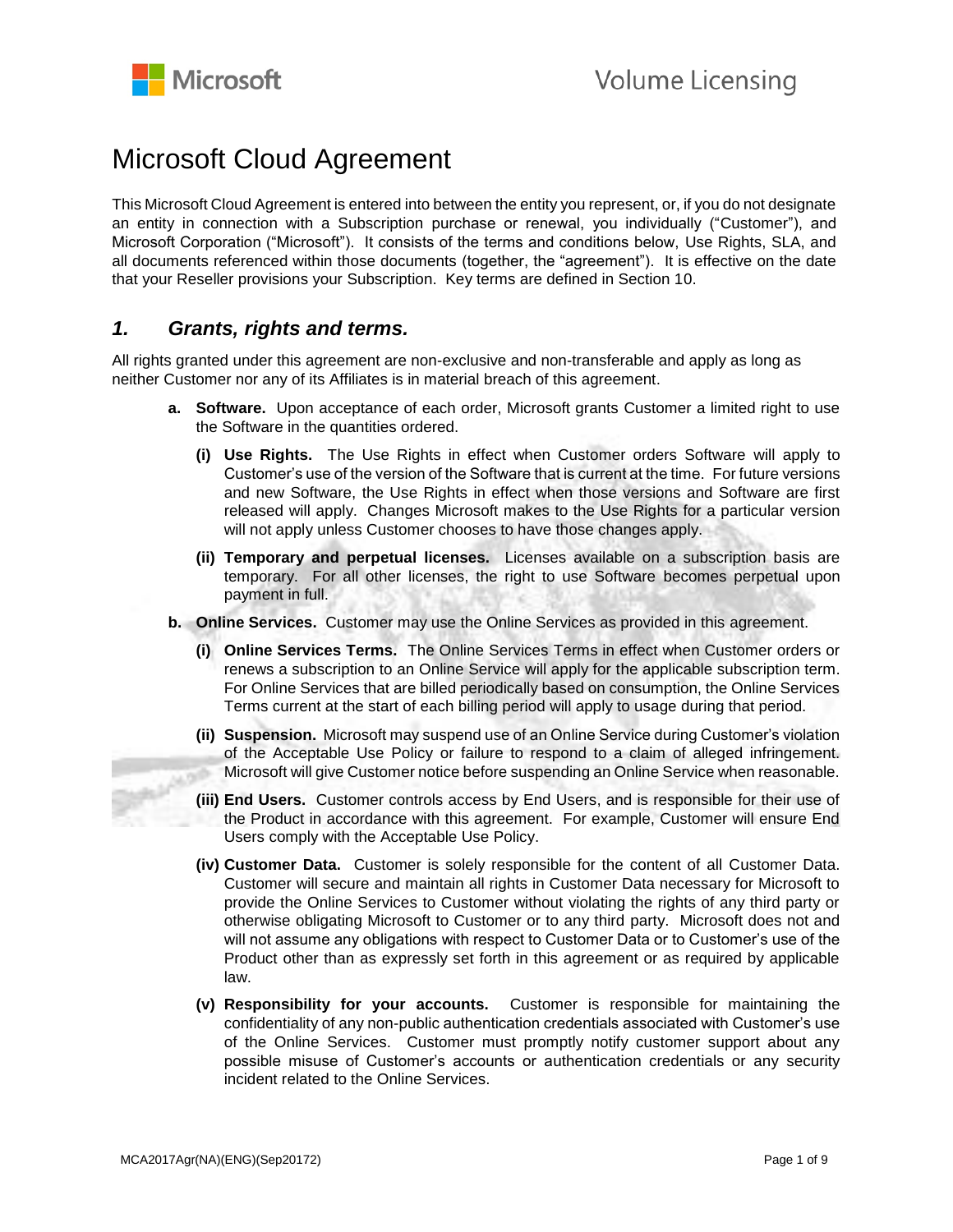- **c. License transfers.** License transfers are not permitted, except that Customer may transfer only fully-paid perpetual licenses to (1) an Affiliate or (2) a third party, solely in connection with the transfer of hardware or employees to whom the licenses have been assigned to the third party as part of (a) a divestiture of all or part of an Affiliate or (b) a merger involving Customer or an Affiliate. Upon such transfer, Customer and its Affiliates must uninstall and discontinue using the licensed Product and render any copies unusable. Attempted license transfers that do not comply with this agreement are void.
- **d. Reservation of rights.** Products are protected by copyright and other intellectual property rights laws and international treaties. Microsoft reserves all rights not expressly granted in this agreement. No rights will be granted or implied by waiver or estoppel. Rights to access or use Software on a device do not give Customer any right to implement Microsoft patents or other Microsoft intellectual property in the device itself or in any other software or devices.
- **e. Restrictions.** Customer may use the Product only in accordance with this agreement. Customer may not (and is not licensed to): (1) reverse engineer, decompile or disassemble any Product or Fix, or attempt to do so; (2) install or use non-Microsoft software or technology in any way that would subject Microsoft's intellectual property or technology to any other license terms; or (3) work around any technical limitations in a Product or Fix or restrictions in Product documentation. Customer may not disable, tamper with, or otherwise attempt to circumvent any billing mechanism that meters Customer's use of the Online Services. Except as expressly permitted in this agreement or Product documentation, Customer may not distribute, sublicense, rent, lease, lend, resell or transfer and Products, in whole or in part, or use them to offer hosting services to a third party.
- **f. Preview releases.** Microsoft may make Previews available. **Previews are provided "as-is," "with all faults," and "as-available," and are excluded from the SLA and all limited warranties provided in this agreement.** Previews may not be covered by customer support. Previews may be subject to reduced or different security, compliance, and privacy commitments, as further explained in the Online Services Terms and any additional notices provided with the Preview. Microsoft may change or discontinue Previews at any time without notice. Microsoft also may choose not to release a Preview into "General Availability."

## **g. Verifying compliance for Products.**

- **(i) Right to verify compliance.** Customer must keep records relating to all use and distribution of Products by Customer and its Affiliates. Microsoft has the right, at its expense, to verify compliance with the Products' license terms. Customer must promptly provide any information reasonably requested by the independent auditors retained by Microsoft in furtherance of the verification, including access to systems running the Products and evidence of licenses for Products that Customer hosts, sublicenses, or distributes to third parties. Customer agrees to complete Microsoft's self-audit process, which Microsoft may request as an alternative to a third party audit.
- **(ii) Remedies for non-compliance.** If verification or self-audit reveals any unlicensed use of Products, then within 30 days (1) Customer must order sufficient licenses to cover its use, and (2) if unlicensed use is 5% or more, Customer must reimburse Microsoft for the costs Microsoft incurred in verification and acquire the necessary additional licenses at 125% of the price, based on the then-current price last and customer price level. The unlicensed use percentage is based on the total number of licenses purchased for current use compared to the actual installed base. If there is no unlicensed use, Microsoft will not subject Customer to another verification for at least one year. By exercising the rights and procedures described above, Microsoft does not waive its rights to enforce this agreement or to protect its intellectual property by any other legal means.
- **(iii) Verification process.** Microsoft will notify Customer at least 30 days in advance of its intent to verify Customers' compliance with the license terms for the Products Customer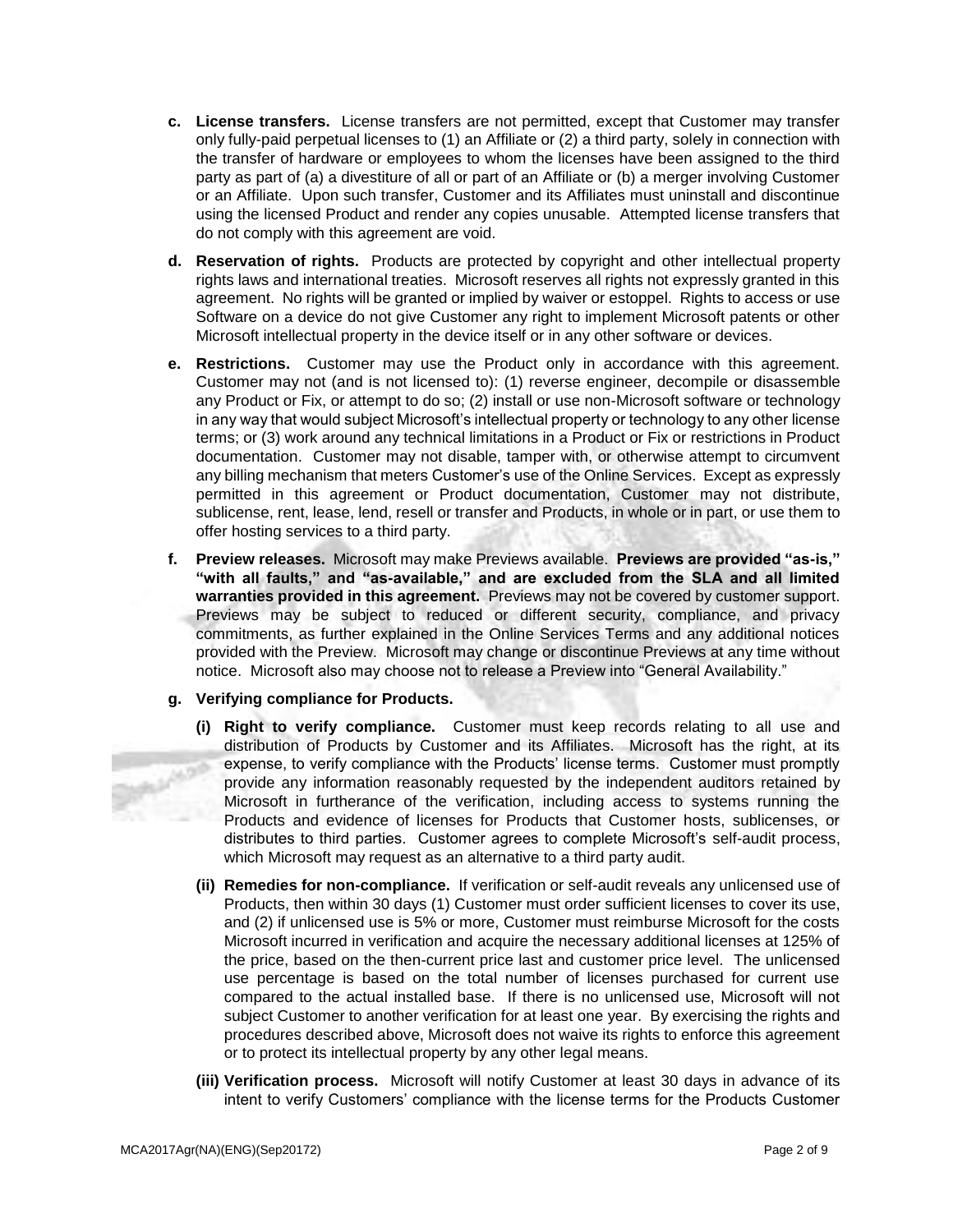and its Affiliates use or distribute. Microsoft will engage an independent auditor, which will be subject to a confidentiality obligation. Any information collected in the self-audit will be used solely for purposes of determining compliance. This verification will take place during normal business hours and in a manner that does not unreasonably interfere with Customer's operations.

# *2. Subscriptions, ordering.*

- **a. Choosing a Reseller.** Customer must choose and maintain a Reseller authorized within its region. If Microsoft or Reseller chooses to discontinue doing business with each other, Customer must choose a replacement Reseller or purchase a Subscription directly from Microsoft, which may require Customer to accept different terms.
- **b. Available Subscription offers.** The Subscription offers available to Customer will be established by its Reseller and generally can be categorized as one or a combination of the following:
	- **(i) Online Services Commitment Offering.** Customer commits in advance to purchase a specific quantity of Online Services for use during a Term and to pay upfront or on a periodic basis for continued use of the Online Service.
	- **(ii) Consumption Offering (also called Pay-As-You-Go).** Customer pays based on actual usage with no upfront commitment.
	- **(iii) Limited Offering.** Customer receives a limited quantity of Online Services for a limited term without charge (for example, a free trial) or as part of another Microsoft offering (for example, MSDN). Provisions in this agreement with respect to the SLA and data retention may not apply.
	- **(iv) Software Commitment Offering.** Customer commits in advance to purchase a specific quantity of Software for use during a Term and to pay upfront or on a periodic basis for continued use of the Software.

## **c. Ordering.**

- **(i)** Orders must be placed through Customer's designated Reseller. Customer may place orders for its Affiliates under this agreement and grant its Affiliates administrative rights to manage the Subscription, but, Affiliates may not place orders under this agreement. Customer also may assign the rights granted under Section 1.a and 1.b to a third party for use by that third party in Customer's internal business. If Customer grants any rights to Affiliates or third parties with respect to Software or Customer's Subscription, such Affiliates or third parties will be bound by this agreement and Customer agrees to be jointly and severally liable for any actions of such Affiliates or third parties related to their use of the Products.
- **(ii)** Customer's Reseller may permit Customer to modify the quantity of Online Services ordered during the Term of a Subscription. Additional quantities of Online Services added to a Subscription will expire at the end of that Subscription.
- **d. Pricing and payment.** Prices for each Product and any terms and conditions for invoicing and payment will be established by Customer's Reseller.

## **e. Renewal.**

- **(i)** Upon renewal of a Subscription, Customer may be required to sign a new agreement, a supplemental agreement or an amendment to this agreement.
- **(ii)** Customer's Subscription will automatically renew unless Customer provides its Reseller with notice of its intent not to renew prior to the expiration of the Term.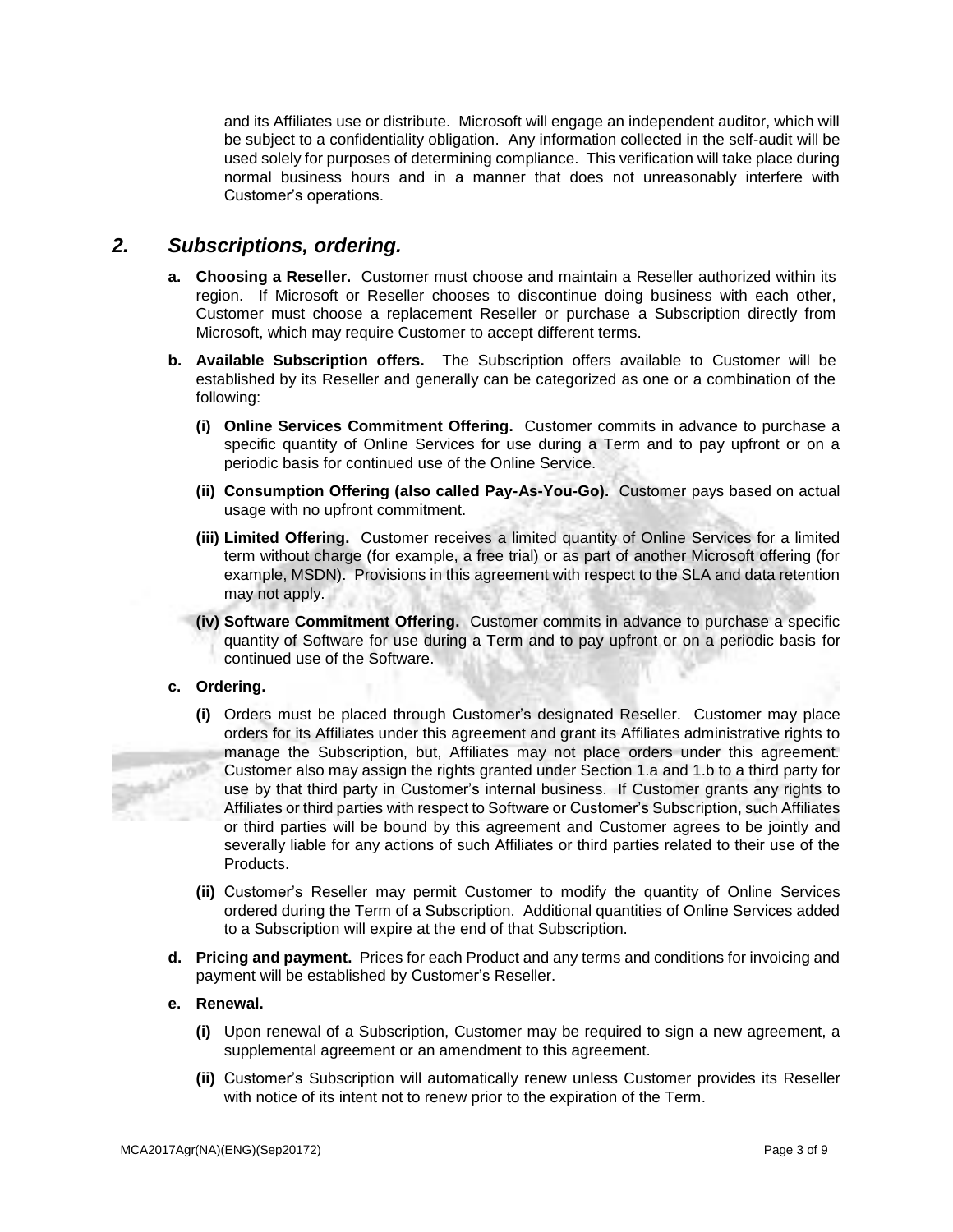- **f. Eligibility for Academic, Government and Nonprofit versions.** Customer agrees that if it is purchasing an academic, government or nonprofit offer, Customer meets the respective eligibility requirements listed at the following sites:
	- **(i)** For academic offers, the requirements for educational institutions (including administrative offices or boards of education, public libraries, or public museums) listed at [http://go.microsoft.com/academic;](http://www.microsoftvolumelicensing.com/DocumentSearch.aspx?Mode=3&DocumentTypeID=7)
	- **(ii)** For government offers, the requirements listed at [http://go.microsoft.com/government;](http://www.microsoftvolumelicensing.com/DocumentSearch.aspx?Mode=3&DocumentTypeID=6) and

**(iii)** For nonprofit offers, the requirements listed at [http://go.microsoft.com/nonprofit](http://www.microsoft.com/about/corporatecitizenship/en-us/nonprofits/whos-eligible/)[.](http://www.microsoftvolumelicensing.com/userights/DocumentSearch.aspx?Mode=3&DocumentTypeId=19) 

Microsoft reserves the right to verify eligibility at any time and suspend the Online Service if the eligibility requirements are not met.

**g. Taxes.** The parties are not liable for any of the taxes of the other party that the other party is legally obligated to pay and which are incurred or arise in connection with or related to the transactions contemplated under this agreement, and all such taxes will be the financial responsibility of the party who is obligated by operation of law to pay such tax.

## *3. Term, termination.*

- **a. Agreement term and termination.** This agreement will remain in effect until the expiration or termination of Customer's Subscription, whichever is earliest. Customer may terminate this agreement at any time by contacting its Reseller. The expiration or termination of this agreement will only terminate Customer's right to place new orders for additional Products under this agreement.
- **b. Termination for cause.** If either party breaches this Agreement, the other party may terminate the breached agreement (in whole or in part, including orders) upon notice. If the breach is curable within 30 days, then the terminating party must provide 30 days' notice to the breaching party and an opportunity to cure the breach.
- **c. Cancel a Subscription.** Customer's Reseller will establish the terms and conditions, if any, upon which Customer may cancel a Subscription.

# *4. Security, privacy, and data protection.*

- **a. Reseller Administrator Access and Customer Data.** Customer acknowledges and agrees that (i) once Customer has chosen a Reseller, that Reseller will be the primary administrator of the Online Services for the Term and will have administrative privileges and access to Customer Data, however, Customer may request additional administrator privileges from its Reseller; (ii) Customer can, at its sole discretion and at any time during the Term, terminate its Reseller's administrative privileges; (iii) Reseller's privacy practices with respect to Customer Data or any services provided by Reseller are subject to the terms of Customer's agreement with its Reseller and may differ from Microsoft's privacy practices; and (iv) Reseller may collect, use, transfer, disclose, and otherwise process Customer Data, including personal data. Customer consents to Microsoft providing Reseller with Customer Data and information that Customer provides to Microsoft for purposes of ordering, provisioning and administering the Online Services.
- **b.** Customer consents to the processing of personal information by Microsoft and its agents to facilitate the subject matter of this agreement. Customer may choose to provide personal information to Microsoft on behalf of third parties (including your contacts, resellers, distributors, administrators, and employees) as part of this agreement. Customer will obtain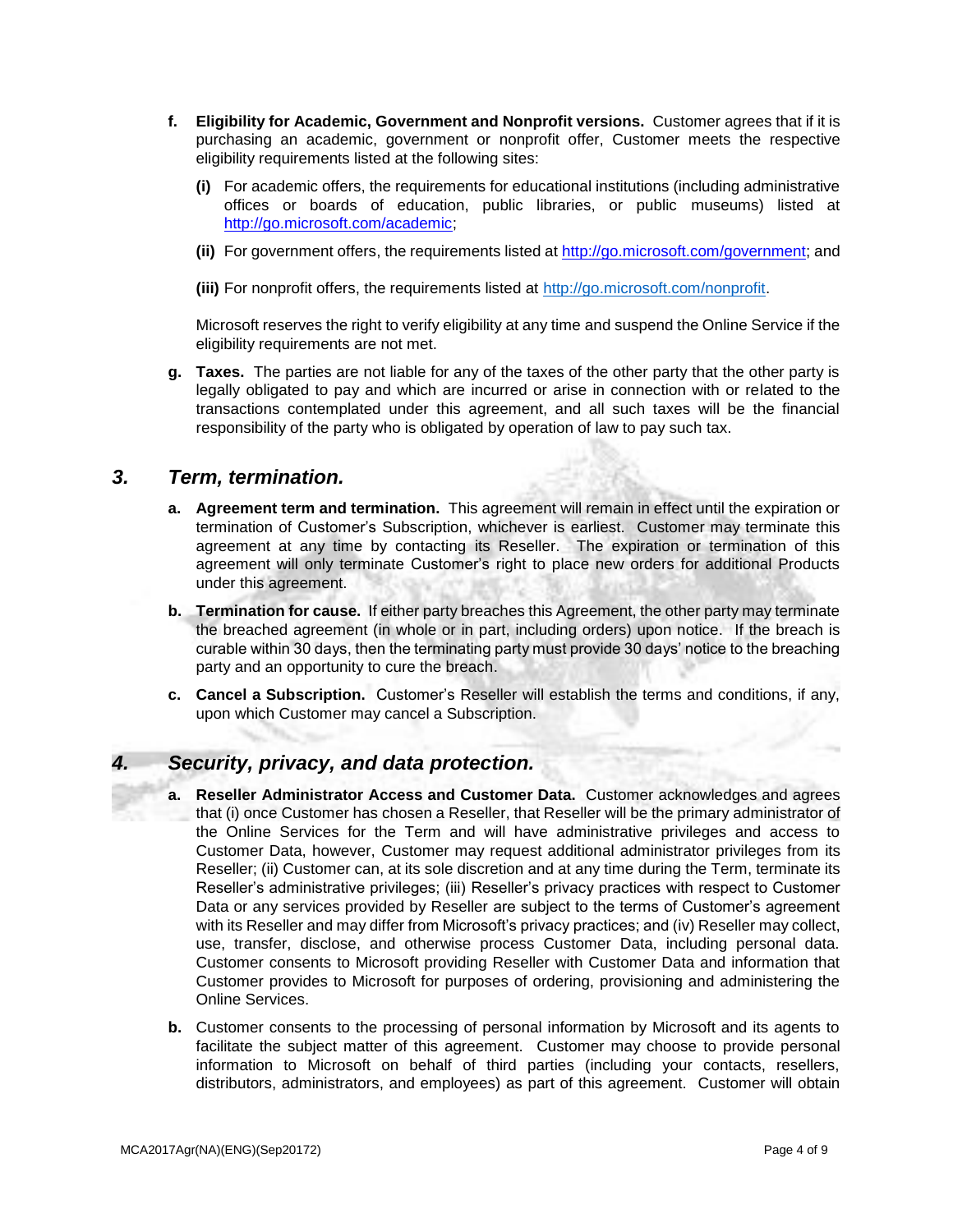all required consents from third parties under applicable privacy and data protection laws before providing personal information to Microsoft.

- **c.** Additional privacy and security details are in the Online Services Terms. The commitments made in the Online Services Terms only apply to the Online Services purchased under this agreement and not to any services or products provided by a Reseller. If Customer uses software or services that are hosted by a Reseller, that use will be subject to Reseller's privacy practices, which may differ from Microsoft's.
- **d.** As and to the extent required by law, Customer shall notify the individual users of the Online Services that their data may be processed for the purpose of disclosing it to law enforcement or other governmental authorities as directed by Reseller or as required by law, and Customer shall obtain the users' consent to the same.
- **e.** Customer appoints Reseller as its agent for purposes of interfacing with and providing instructions to Microsoft for purposes of this Section 4.

## *5. Warranties.*

## **a. Limited warranty.**

- **(i) Software.** Microsoft warrants that each version of the Software will perform substantially as described in the applicable Product documentation for one year from the date Customer is first licensed for that version. If it does not, and Customer notifies Microsoft within the warranty term, then Microsoft will, at its option, (1) return the price Customer paid for the Software license or (2) repair or replace the Software.
- **(ii) Online Services.** Microsoft warrants that each Online Service will perform in accordance with the applicable SLA during Customer's use. Customer's remedies for breach of this warranty are in the SLA.

The remedies above are Customer's sole remedies for breach of the warranties in this section. Customer waives any breach of warranty claims not made during the warranty period.

- **b. Exclusions.** The warranties in this agreement do not apply to problems caused by accident, abuse or use inconsistent with this agreement, including failure to meet minimum system requirements. These warranties do not apply to free or trial products, Previews, Limited Offerings, or to components of Products that Customer is permitted to redistribute.
- **c. Disclaimer. Except for the limited warranties above, Microsoft provides no warranties or conditions for Products and disclaims any other express, implied, or statutory warranties for Products, including warranties of quality, title, non-infringement, merchantability and fitness for a particular purpose.**

# *6. Defense of third party claims.*

The parties will defend each other against the third-party claims described in this section and will pay the amount of any resulting adverse final judgment or approved settlement, but only if the defending party is promptly notified in writing of the claim and has the right to control the defense and any settlement of it. The party being defended must provide the defending party with all requested assistance, information, and authority. The defending party will reimburse the other party for reasonable out-of-pocket expenses it incurs in providing assistance. This section describes the parties' sole remedies and entire liability for such claims.

**a. By Microsoft.** Microsoft will defend Customer against any third-party claim to the extent it alleges that a Product or Fix made available by Microsoft for a fee and used within the scope of the license granted under this agreement (unmodified from the form provided by Microsoft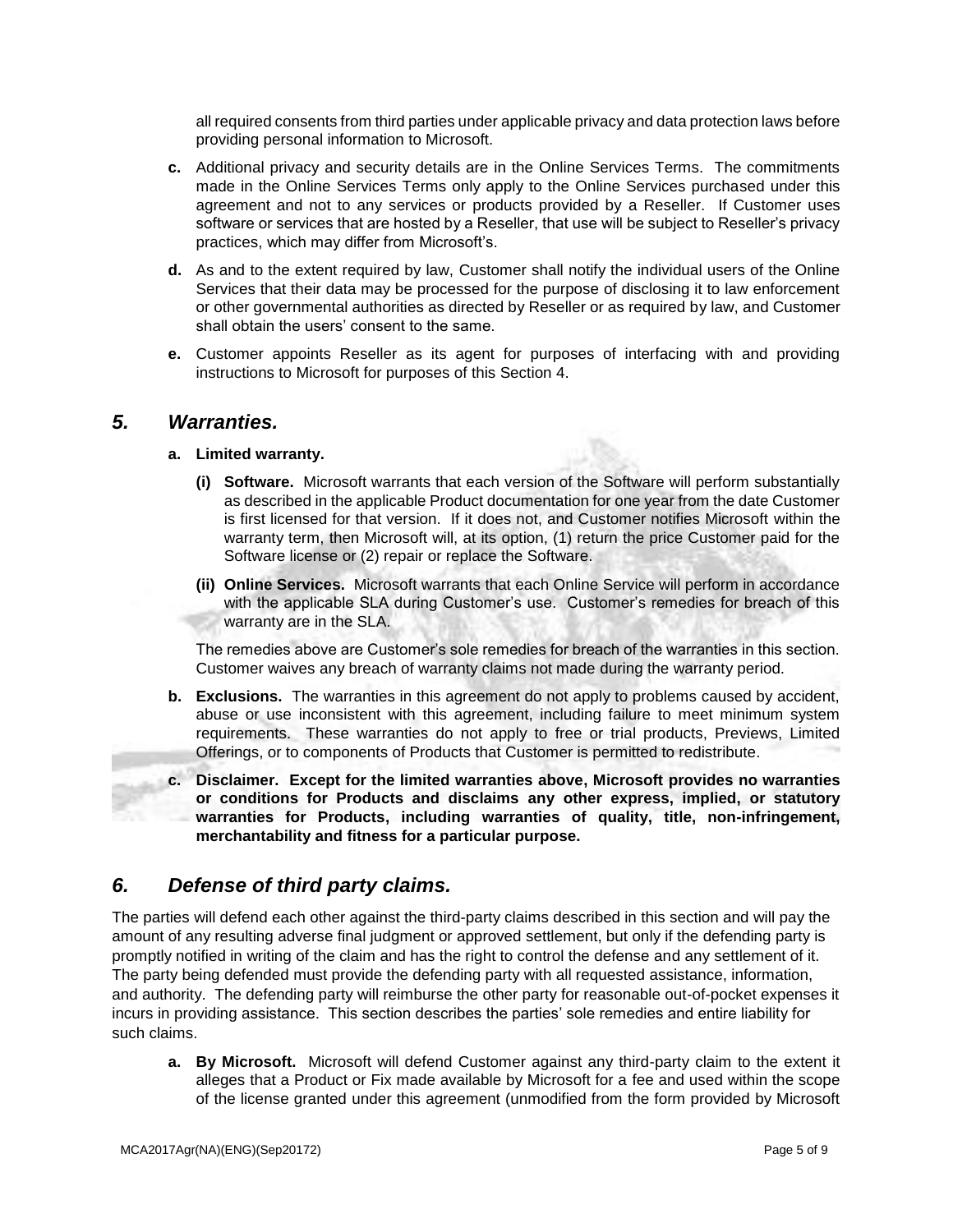and not combined with anything else), misappropriates a trade secret or directly infringes a patent, copyright, trademark or other proprietary right of a third party. If Microsoft is unable to resolve a claim of infringement under commercially reasonable terms, it may, as its option, either: (1) modify or replace the Product or fix with a functional equivalent; or (2) terminate Customer's license and refund any prepaid license fees (less depreciation on a five-year, straight-line basis) for perpetual licenses and any amount paid for Online Services for any usage period after the termination date. Microsoft will not be liable for any claims or damages due to Customer's continued use of a Product or Fix after being notified to stop due to a thirdparty claim.

**b. By Customer.** To the extent permitted by applicable law, Customer will defend Microsoft against any third-party claim to the extent it alleges that: (1) any Customer Data or non-Microsoft software hosted in an Online Service by Microsoft on Customer's behalf misappropriates a trade secret or directly infringes a patent, copyright, trademark, or other proprietary right of a third party; or (2) Customer's use of any Product or Fix, alone or in combination with anything else, violates the law or harms a third party.

# *7. Limitation of liability.*

For each Product, each party's maximum, aggregate liability to the other under this agreement is limited to direct damages finally awarded in an amount not to exceed the amounts Customer was required to pay for the applicable Products during the term of this agreement, subject to the following:

- **a. Online Services.** For Online Services, Microsoft's maximum liability to Customer for any incident giving rise to a claim will not exceed the amount Customer paid for the Online Service during the 12 months before the incident; provided that in no event will Microsoft's aggregate liability for any Online Service exceed the amount paid for that Online Service during the Subscription.
- **b. Free Products and distributable code.** For Products provided free of charge and code that Customer is authorized to redistribute to third parties without separate payment to Microsoft, Microsoft's liability is limited to direct damages finally awarded up to US\$5,000.
- **c. Exclusions. In no event will either party be liable for loss of revenue or indirect, special, incidental, consequential, punitive, or exemplary damages, or damages for loss of use, lost profits, revenues, business interruption, or loss of business information, however caused or on any theory of liability.**
- **d. Exceptions.** The limits of liability in this section apply to the fullest extent permitted by applicable law, but do not apply to: (1) the parties' obligations under section 6; or (2) violation of the other's intellectual property rights.

# *8. Support and Professional Services.*

Customer's Reseller will provide details on support services available for Products purchased under this agreement. Support services may be performed by Reseller or its designee, which in some cases may be Microsoft. If Customer purchases Professional Services under this agreement, the performance of those Professional Services will be subject to the terms and conditions in the Use Rights.

# *9. Miscellaneous.*

**a. Notices.** You must send notices by mail, return receipt requested, to the address below.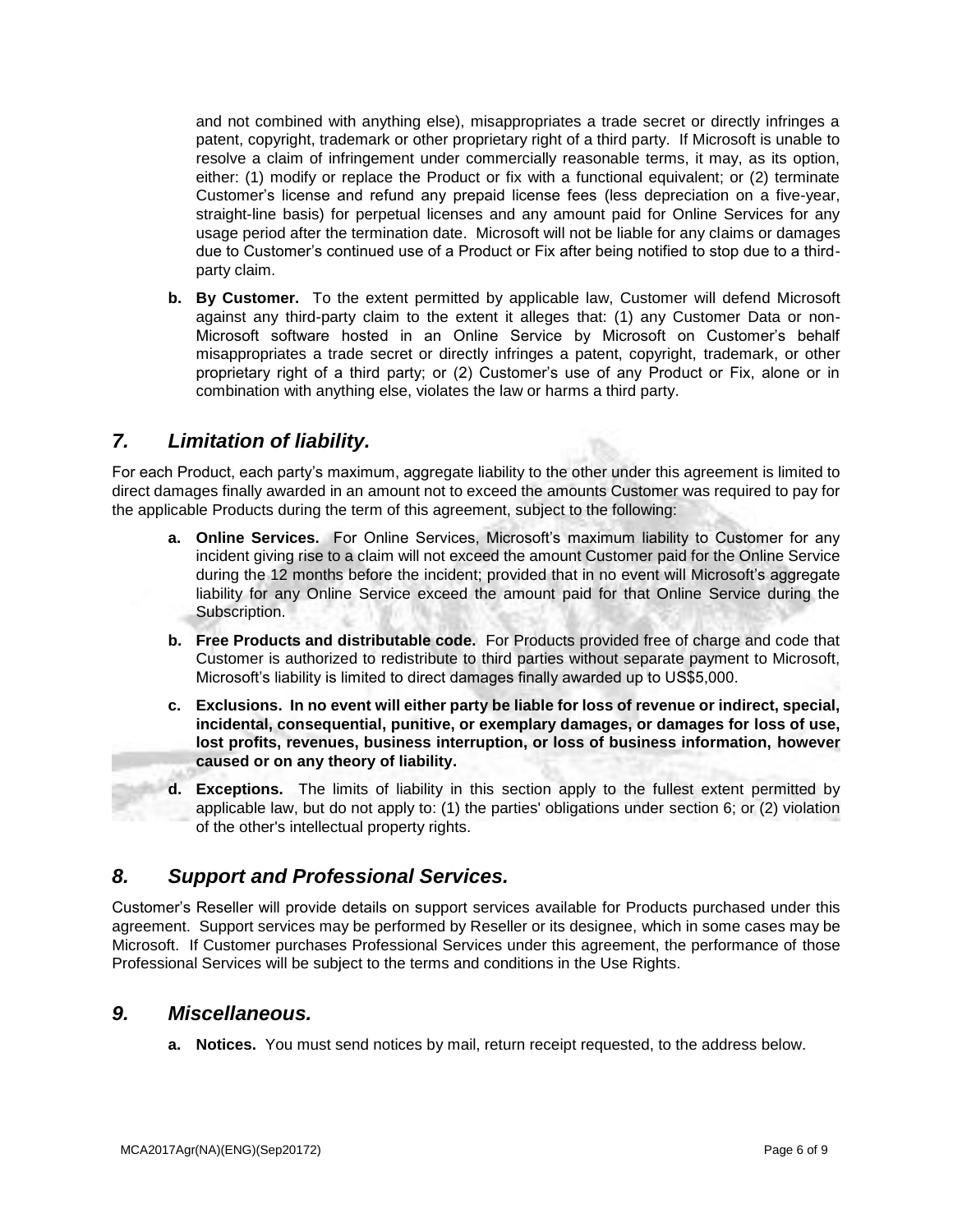## **Notices should be sent to:**

Microsoft Corporation Volume Licensing Group One Microsoft Way Redmond, WA 98052 USA Via Facsimile: (425) 936-7329

You agree to receive electronic notices from us, which will be sent by email to the account administrator(s) named for your Subscription. Notices are effective on the date on the return receipt or, for email, when sent. You are responsible for ensuring that the email address for the account administrator(s) named for your Subscription is accurate and current. Any email notice that we send to that email address will be effective when sent, whether or not you actually receive the email.

- **b. Assignment.** You may not assign this agreement either in whole or in part. Microsoft may transfer this agreement without your consent, but only to one of Microsoft's Affiliates. Any prohibited assignment is void.
- **c. Severability.** If any part of this agreement is held unenforceable, the rest remains in full force and effect.
- **d. Waiver.** Failure to enforce any provision of this agreement will not constitute a waiver.
- **e. No agency.** This agreement does not create an agency, partnership, or joint venture.
- **f. No third-party beneficiaries.** There are no third-party beneficiaries to this agreement.
- **g. Use of contractors.** Microsoft may use contractors to perform services, but will be responsible for their performance, subject to the terms of this agreement.
- **h. Microsoft as an independent contractor.** The parties are independent contractors. Customer and Microsoft each may develop products independently without using the other's confidential information.
- **i. Agreement not exclusive.** Customer is free to enter into agreements to license, use or promote non-Microsoft products or services.
- **j. Applicable law and venue.** This agreement is governed by Washington law, without regard to its conflict of laws principles, except that (i) if you are a U.S. Government entity, this agreement is governed by the laws of the United States, and (ii) if you are a state or local government entity in the United States, this agreement is governed by the laws of that state. Any action to enforce this agreement must be brought in the State of Washington. This choice of jurisdiction does not prevent either party from seeking injunctive relief in any appropriate jurisdiction with respect to violation of intellectual property rights.
- **k. Entire agreement.** This agreement is the entire agreement concerning its subject matter and supersedes any prior or concurrent communications. In the case of a conflict between any documents in this agreement that is not expressly resolved in those documents, their terms will control in the following order of descending priority: (1) this agreement, (2) the Product Terms, (3) the Online Services Terms, and (4) any other documents in this agreement.
- **l. Survival.** All provisions survive termination of this agreement except those requiring performance only during the term of the agreement.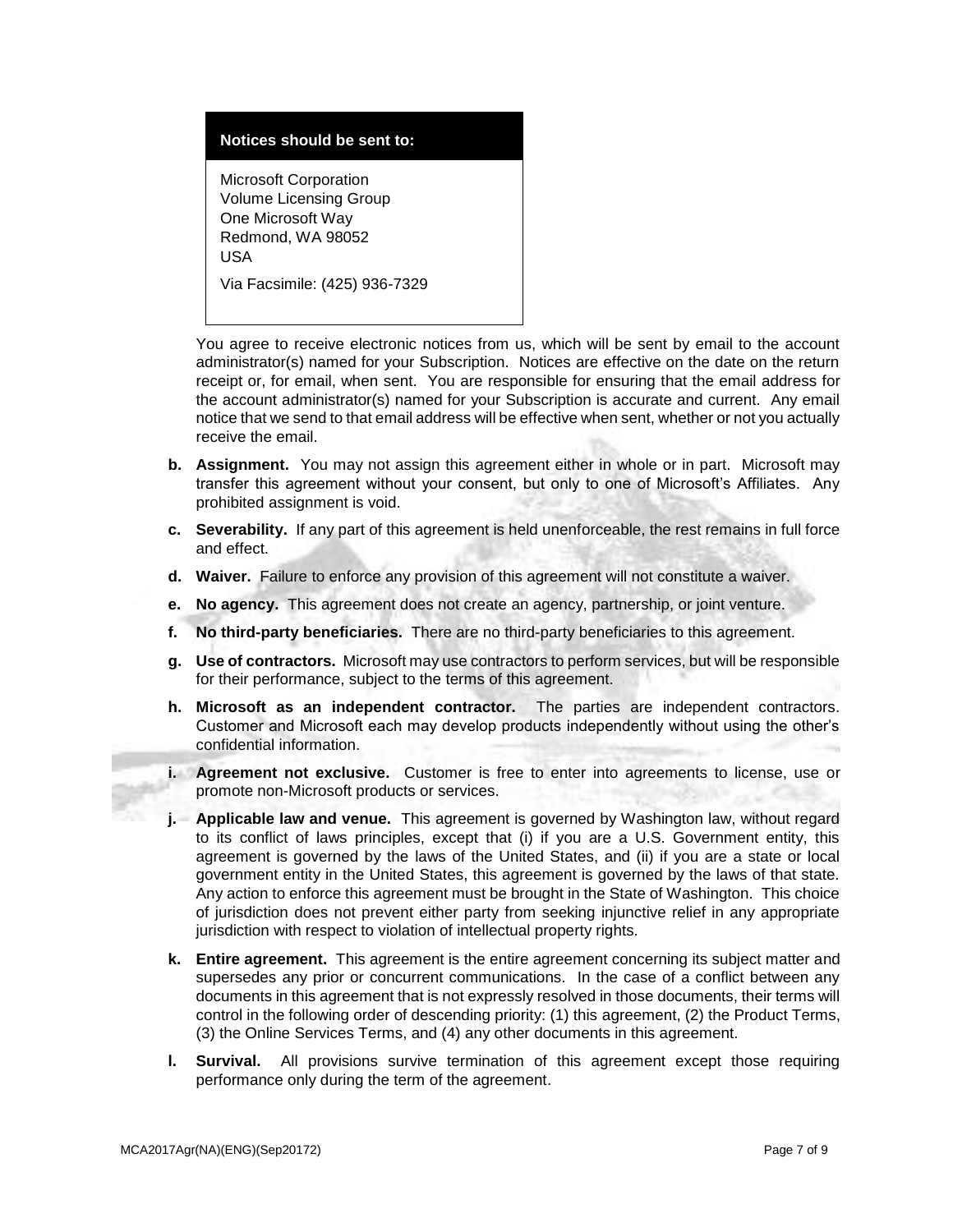- **m. U.S. export jurisdiction.** Products are subject to U.S. export jurisdiction. Customer must comply with all applicable international and national laws, including the U.S. Export Administration Regulations, the International Traffic in Arms Regulations, and end-user, enduse and destination restrictions issued by U.S. and other governments related to Microsoft products, services, and technologies.
- **n. Force majeure.** Neither party will be liable for any failure in performance due to causes beyond that party's reasonable control (such as fire, explosion, power blackout, earthquake, flood, severe storms, strike, embargo, labor disputes, acts of civil or military authority, war, terrorism (including cyber terrorism), acts of God, acts or omissions of Internet traffic carriers, actions or omissions of regulatory or governmental bodies (including the passage of laws or regulations or other acts of government that impact the delivery of Online Services)). This Section will not, however, apply to your payment obligations under this agreement.
- **o. Contracting authority.** If you are an individual accepting these terms on behalf of an entity, you represent that you have the legal authority to enter into this agreement on that entity's behalf.

# *10. Definitions.*

Any reference in this agreement to "day" will be a calendar day.

"Acceptable Use Policy" is set forth in the Online Services Terms.

"Affiliate" means any legal entity that a party owns, that owns a party, or that is under common ownership with a party. "Ownership" means, for purposes of this definition, control of more than a 50% interest in an entity.

"Consumption Offering", "Commitment Offering", or "Limited Offering" describe categories of Subscription offers and are defined in Section 2.

"Customer Data" is defined in the Online Services Terms.

"End User" means any person you permit to access Customer Data hosted in the Online Services or otherwise use the Online Services.

"Fix" means a Product fix, modifications or enhancements, or their derivatives, that Microsoft either releases generally (such as Product service packs) or provides to Customer to address a specific issue.

"Licensing Site" means<http://www.microsoft.com/licensing/contracts> or a successor site.

"Non-Microsoft Product" is defined in the Online Services Terms.

"Online Services" means any of the Microsoft-hosted online services subscribed to by Customer under this agreement, including Microsoft Dynamics Online Services, Office 365 Services, Microsoft Azure Services, or Microsoft Intune Online Services.

"Online Services Terms" means the additional terms that apply to Customer's use of Online Services published on the Licensing Site and updated from time to time.

"Previews" means preview, beta, or other pre-release version or feature of the Online Services or Software offered by Microsoft to obtain customer feedback.

"Product" means all products identified in the Product Terms, such as all Software, Online Services and other web-based services, including Previews.

"Product Terms" means the document that provides information about Microsoft Products and Professional Services available through volume licensing. The Product Terms document is published on the Licensing Site and is updated from time to time.